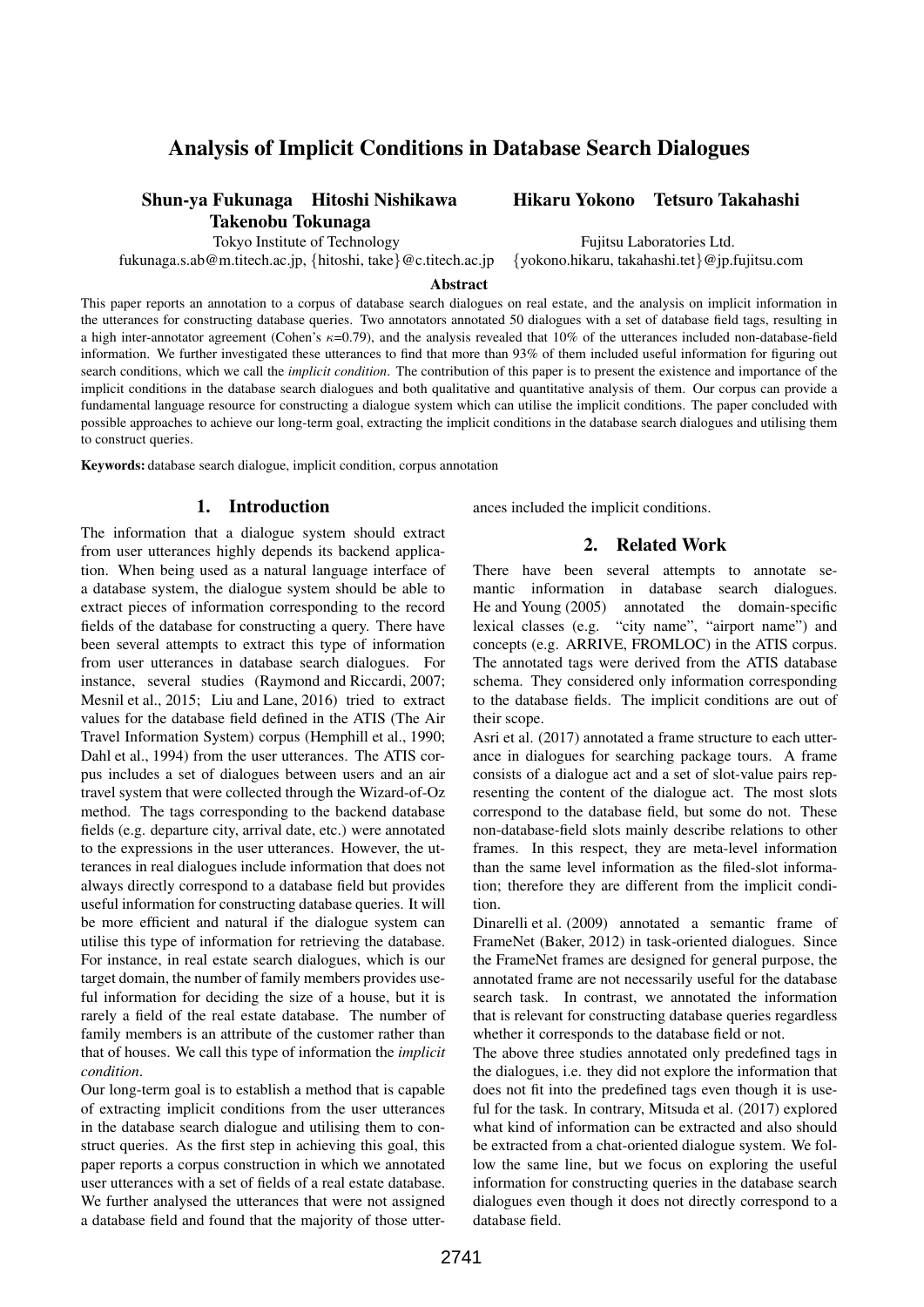The most similar annotation scheme to ours is the one of the TourSG corpus (Kim et al., 2015) used in the Dialog State Tracking Challenge (DSTC) 4 and 5 (Kim et al., 2016b; Kim et al., 2016a). In this corpus, dialogue states are annotated in the form of slot-value pairs to each segment consisting of multiple utterances in touristic domain dialogues. A special slot called "INFO" is prepared for the information in the segment that does not directly correspond to any predefined regular slots. Their scheme is similar to ours in this respect, i.e. considering the information not corresponding to predefined slots. However, they did not analyse the details of such information nor its relation to the predefined slots.

# 3. Target Corpus: A Real Estate Corpus

We annotate a Japanese dialogue corpus developed by Takahashi and Yokono (2017). The corpus includes 986 dialogues between pairs of crowd workers who play a real estate agent and their customer each. The dialogues were collected through a keyboard chat system. The goal of the dialogues is finding a house or an apartment room that fulfils the customer needs. The agent does not search in a real database but completes the dialogue when having acquired necessary information for search.

In a dialogue, a customer was assigned one of ten predefined profiles and was instructed to interact with the agent regarding their assigned profile. The customer profile was not open to the agent. An example profile looks like "You are moving to a new place from your current studio apartment to live with your long-standing boyfriend. On this occasion, you want to improve your cooking skills and thus you prefer a place equipped with an easy-to-use kitchen with a multi-burner range."

## 4. Annotation

### 4.1. Database Field Tags

Referring to the search conditions in the real estate search site SUUMO<sup>1</sup>, we defined 38 database (DB) field tags as shown in Table 1. We adopted the search conditions of SU-UMO as it is one of the established search sites for real estate in Japan. In addition to these 38 tags, we defined the Other tag that does not fit into any of the database fields, expecting that utterances with the Other tag contain the implicit conditions.

## 4.2. Annotation Guidelines

The annotator annotated the corpus following the guidelines below.

- *•* The minimal annotation unit is an utterance, i.e. the annotator assigns the DB field tag(s) to a whole utterance instead of a part of the utterance. We expect that this scheme reduces annotator's load.
- The annotator assigns the DB field tag(s) to an utterance by referring to only the target utterance and its preceding utterances; the annotator cannot refer to the succeeding context.

#### *Location Facilities*

- available railway lines room facilities
- walking\_distance\_to\_a\_station air\_conditioning
- nearest\_station\_facility entitled as a storage
- zone  $\overline{\phantom{a}}$  bathroom
- surrounding facilities kitchen
- land\_characteristics TV\_and\_Internet - distance to a specific place *Property*
- *Building*<br>
building\_age density property\_type building\_age density rent
- building\_age
- floor\_plan price
- floor area conditions for rent
- room\_placement\_in\_the\_building available\_date
- room\_size target\_demographic
- building\_structure status
- sunlight  $\qquad \qquad$  appearance
- building facilities ownership
- security\_system available\_discount
- number\_of\_storeys subsidy
- number\_of\_households certificate
- renovation example and the warranty

#### Table 1: Database (DB) field tags

- When the annotator cannot find any appropriate DB field tag for the utterance, they annotate the Other tag and describe its content in the free format.
- *•* When an utterance mentions to multiple database fields, the multiple tags concatenated with "+" are assigned. When an utterance is ambiguous in DB field tags, the candidate tags concatenated with "*/*" are assigned.

Table 2 shows an example of an annotated dialogue, which is a translation of the original Japanese dialogue. The speaker (SP) "A" denotes the real estate agent and "C" denotes the customer. The content description for the Other tag is shown in the parentheses. In utterance 2, the customer states that they are looking for a room close to their workplace, and they live alone. Therefore the distance to a specific place tag and the Other tag are assigned to the utterance. The annotator has added "number of persons (to live in the room)" to the Other tag as its content. Since the utterance includes both tags, they are concatenated with "+". Utterance 10 mentions "one-bedroom apartment" (floor\_plan), "rent" (rent) and "location". Since the expression "location" has two interpretations: surrounding facilities and zone, they are conjoined by "/" and put together with other two tags with "+".

### 4.3. Agreement Analysis

Two annotators A and B annotated 50 dialogues in the corpus introduced in the previous section with the DB field tags defined in Table 1. Five dialogues were randomly selected from the dialogues of each customer profile to constitute the 50 dialogues of the annotation target. The total number of utterances is 1,305. As we focus on the contentlevel analysis of the dialogues, we excluded the utterances at the dialogue management level, e.g. greeting utterances as utterance 1 in Table 2, prompting utterances like "Do you have any other requests?" and concluding utterances at the end of the dialogue such as "Thanks for your coming

<sup>1</sup> http://suumo.jp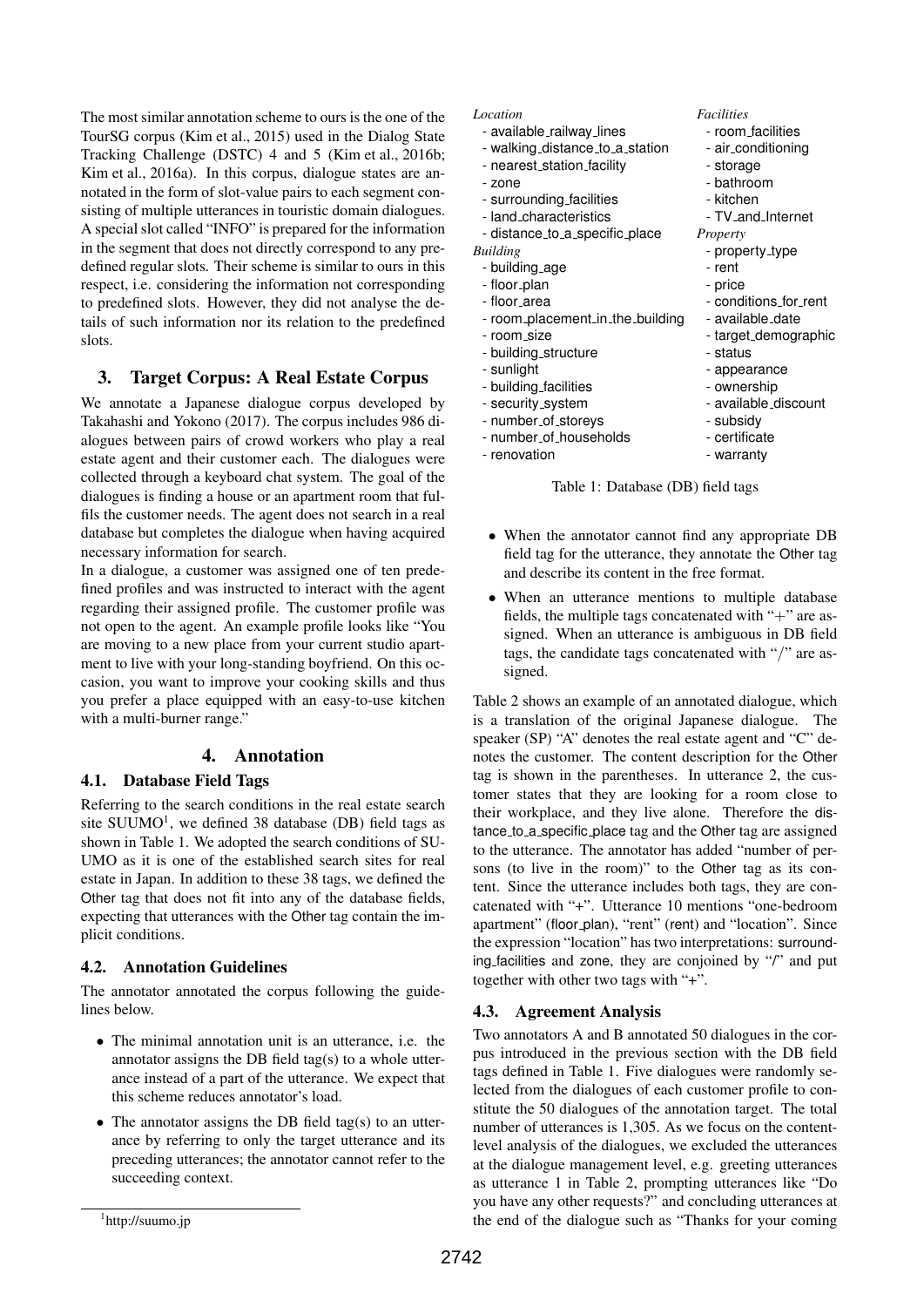|  | SP utterance                                                                          | assigned tag (content of the Other tag if any) |
|--|---------------------------------------------------------------------------------------|------------------------------------------------|
|  | 1 A What kind of property are you looking for?                                        | Other (general)                                |
|  | 2 C I am looking for a room for a single life that is close to my workplace.          | distance_to_a_specific_place+Other(number      |
|  |                                                                                       | of persons)                                    |
|  | 3 A Where is your workplace?                                                          | Other(workplace)                               |
|  | 4 C Ikebukuro.                                                                        | Other(workplace)                               |
|  | 5 A How do you commute?                                                               | Other(transportation)                          |
|  | 6 C I prefer a walking distance place.                                                | Other(transportation)                          |
|  | 7 A How much do you pay for a place within walking distance of Ikebukuro?             | distance_to_a_specific_place+rent              |
|  | 8 C Around 100,000 yen.                                                               | rent                                           |
|  | 9 A Do you have any preference in the floor plan?                                     | floor_plan                                     |
|  | 10 C I prefer a one-bedroom apartment. I put importance on the location and rent.     | floor_plan+(surrounding_facilities/zone)+rent  |
|  | 11 A Do you need a parking lot?                                                       | building_facilities                            |
|  | 12 C Yes, I need a parking lot. I would like to have a bicycle parking space as well. | building_facilities                            |
|  | 13 A Do you have any particular request on facilities?                                | building_facilities/room_facilities            |
|  | 14 C Since I come home late, I need a tight security system and prefer a place        | security_system+Other(living environment)      |
|  | populous and bright even at night.                                                    |                                                |

#### Table 2: Annotation example

| annotator A         |     | annotator B                 |     |  |
|---------------------|-----|-----------------------------|-----|--|
| Other               | 176 | Other                       | 152 |  |
| building_facilities | 128 | building_facilities         | 121 |  |
| property_type       | 118 | rent                        | 107 |  |
| rent                | 105 | property_type<br>floor_type | 100 |  |
| floor_type          | 94  |                             | 98  |  |

Table 3: Number of frequently assigned tags (top 5)

| annotator A        |    | annotator B             |    |  |
|--------------------|----|-------------------------|----|--|
| number of persons  | 62 | number of persons       | 56 |  |
| living environment | 38 | transportation          | 14 |  |
| resident type      | 8  | purpose of the property | 13 |  |
| accessibility      | 8  | family structure        | 13 |  |
| transportation     |    | ambient noise           |    |  |

Table 4: Content descriptions of the Other tag

to our agency." We used remaining 1,194 utterances for the following analysis. The average number of the target utterances in a dialogue is 23.9, and the average length of the utterances is 19.8 characters in Japanese.

Out of 1,194 utterances, 964 utterances (80.7%) were assigned completely the same tag(s) by both annotators; that measures 0.79 in Cohen's *κ* (Cohen, 1960). We have a quite high inter-annotator agreement, concluding that we have no serious problem in our annotation scheme. In remaining 230 utterances that were assigned different tags across the annotators, there were 77 cases (33.5%) where an annotator assigned the tags in Table 1 but the other assigned the Other tag to the utterance. As we will discuss in the next section, such inconsistency comes from the fact that there are many utterances with the Other tag containing information tightly related to the search condition, i.e. it is difficult to decide they should be assigned the DB field tags or the Other tag. In Table 2, for instance, annotator A assigned the Other tag with the description "living environment" to utterance 14 for the expression "a place populous and bright even at night". In contrary, annotator B assigned the sur-

|                       | annotator A |       | annotator B |       |
|-----------------------|-------------|-------|-------------|-------|
|                       | type        | token | type        | token |
| implicit conditions   | 21          | 165   | 11          | 145   |
| customer's profile    | 17          | 114   | 9           | 121   |
| vague requests        |             | 51    | 2           | 24    |
| no relevant DB fields |             | 11    | 2           |       |
| potential DB fields   |             |       |             |       |
| no relation to DB     | 3           |       |             |       |
| total                 | 25          | 176   | 13          | 152   |

Table 5: Classification of the content of the Other tags

rounding facilities tag to the same utterance for the same expression. In reality, this expression does not directly correspond to the available database fields, but annotator B thought it corresponded to the DB field tag. This is because we can infer necessary values for the surrounding facilities field through further clarification exchanges if necessary.

To investigate this hypothesis quantitively, we extracted utterances such that they are assigned a single tag by both annotators and these tags are inconsistent; one is the Other tag, and the other is a DB field tag. Out of such 32 utterances, 24 DB field tags (75.0%) can be easily derived from the content description of the Other tag through inference based on one of the authors subjective judgement. The annotator who assigned a DB field tag to these utterances presumably used some inference to derive the DB field tag regardless consciously or unconsciously.

#### 5. Discussion

Table 3 shows the five most frequently assigned tags by each annotator. We counted multiple assigned tags to an utterance individually. The annotators assigned 1,464 (annotator A) and 1,467 (annotator B) tags respectively. Table 3 shows that the most frequently assigned tag is the Other tag that accounts for 12.0% (annotator A) and 10.4% (annotator B), indicating that the amount of information that does not directly correspond to the database fields is not negligible.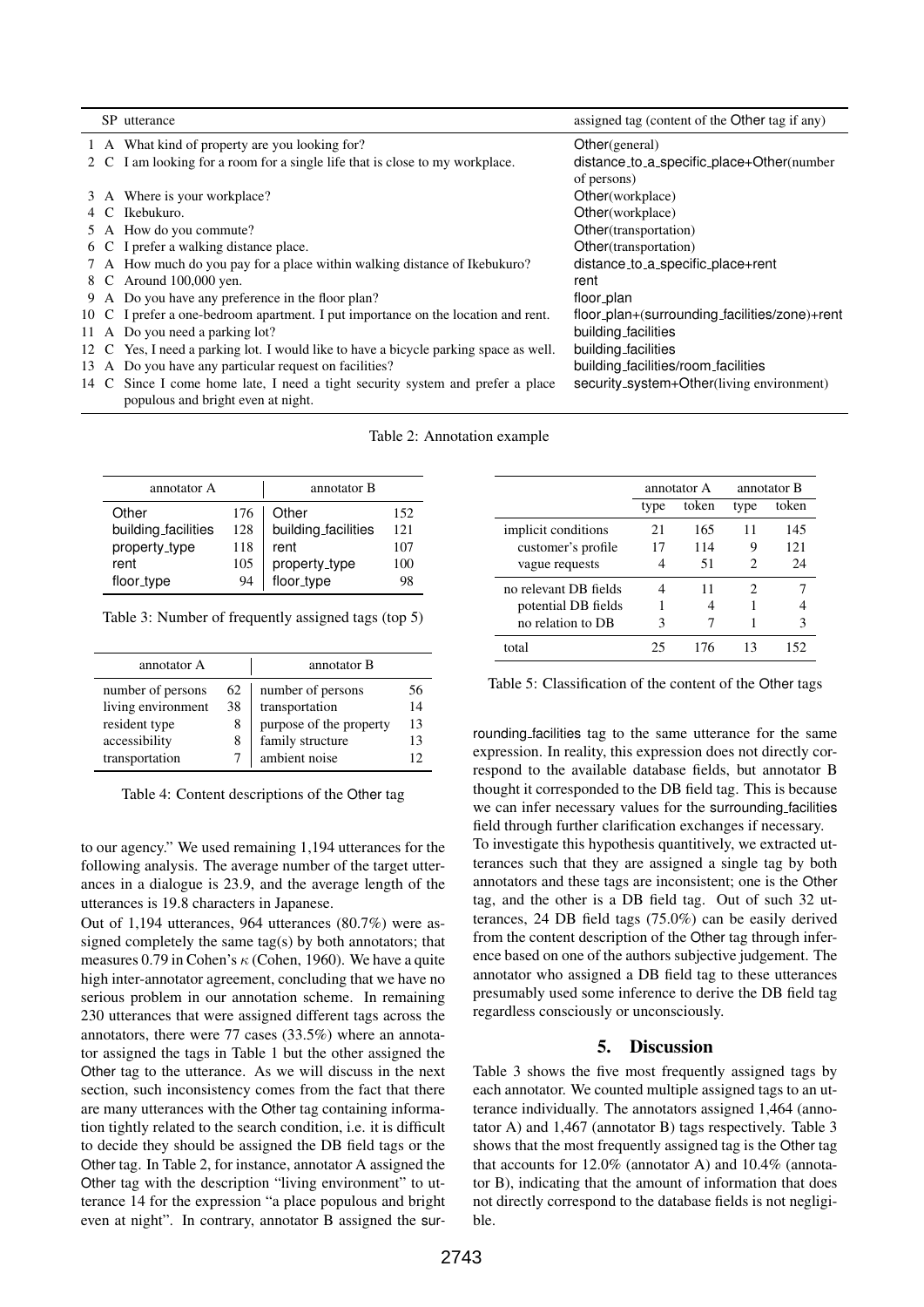Table 4 shows the five most frequently mentioned content of the Other tag. Although the annotators were instructed to be consistent in surface expressions of the content description, as they were described in the free format, the expressions across annotators might be different for semantically the same content. The total numbers of the content description in type by the annotators are 25 (annotator A) and 13 (annotator B).

The utterances with the Other tag can be classified into two groups regarding if they include useful information for constructing a database search query.

The first group, which we introduced as the *implicit condition* in section 1, includes the information that does not directly match the database field but provides a clue for the field information through some inference. Observing the content descriptions of the Other tags, we can further categorise implicit conditions into two subgroups: customer's profiles and vague requests on the property. For instance, a customer's utterance "We are planning to live with two of us." describes the number of persons to live in the property, which is categorised to the customer's profile. This information can provide useful information for deciding room size and floor plan because an agent can easily infer the number and the size of rooms required for living with two persons. Also, the customer's profile of "workplace" and "transportation" described by utterances from 3 to 6 in Table 2 is useful information for deciding zone and available railway lines. In the collected corpus, we observe that the agent often asks the customer's profile. This would be because the agent preferred a question that draws out the information for multiple search fields at a time instead of a sequence of questions asking individual search field values one by one.

The second subgroup of the implicit conditions concerns customer's vague requests, which are related to multiple database fields. For example, a customer's utterance "I prefer a safe neighbourhood.", which corresponds to "living environment" in Table 4, is categorised to this subgroup, since the safeness of the neighbourhood is decided by both zone and surrounding facility. Also, a customer's utterance "I prefer a convenient place for transportation." is related to all database fields about transportation such as available\_railway\_lines, walking\_distance\_to\_a\_station and nearest station facility. Being triggered by these kinds of utterances, we might be able to infer the field values through further clarification exchanges.

Table 5 summarises the counts of the implicit conditions and its subgroups. It also shows the counts of utterances that provide no information for the database fields. The table indicates that the majority of the utterances with the Other tag includes the implicit condition, i.e. the useful information to construct database search queries but not having corresponding database fields. This suggests insufficiency of the database fields we adopted, but the further investigation reveals that this is not the case. We point out two reasons of difficulty in defining the implicit conditions as the database fields.

The first reason concerns the mismatch in the information type between user's needs and the database. The real estate database stores information of real properties, while the user's needs realised as queries are tightly related to their objectives of a search and their backgrounds, which include diverse user's attributes. For instance, a family structure affects many database fields such as zone, surrounding facilities and room size, but the family structure is defined by many attributes such as the number of family members, their gender, their age and individual working style. It is impractical to add these attributes constituting the family structure in the real estate database. There is a gap in type between user's attributes and the real estate attributes.

Related to the first one, the second reason is that mapping from user's needs to the conditions on the database fields involves the user's evaluation of the values of the database fields. For instance, the implicit condition "living environment", which is the second most frequent by annotator A in Table 4, can be fulfilled differently in terms of the field values of properties depending on the user. In other words, a good property for a user is not always relevant for other users. There is a gap in evaluation of the field values by individual users. These reasons can apply to the database systems in general not being restricted the real estate database. The implicit condition triggers inference for bridging these kinds of gaps. Our corpus can provide a fundamental language resource for constructing a dialogue system which can utilise the implicit conditions.

We also have a minor group of utterances that does not provide any information regarding the current database fields. However, a few of them can be a potential field of the database ("potential DB fields" in Table 5). We found one such case where the customer asked if a preview of the property was available. The database we used does not include this information, but it would be useful for customers and is an attribute of real properties. Thus it can be a field of the database.

## 6. Conclusion

This paper reported an annotation to a corpus of database search dialogues on the real estate, and the analysis on implicit information in the utterances for constructing database queries. Two annotators annotated 50 dialogues with a set of database field tags, resulting in a high interannotator agreement (Cohen's *κ*=0.79). The analysis revealed that 10 % of the utterances included the information that did not directly match the database fields. We further investigated these utterances to find that more than 93% of them included useful information for constructing search queries by providing the database filed with a certain value, which we call the *implicit condition*. To realise a versatile dialogue system for database search that can naturally interact with users, we need to establish a method to extract the database field information from the implicit condition utterances. Our corpus can provide a fundamental language resource for constructing such a dialogue system. We plan to make it available for scientific communities.

Toward implementation of dialogue systems which can utilise implicit conditions, we need to challenge at least the following three tasks.

(1) identification of the utterances including the implicit condition